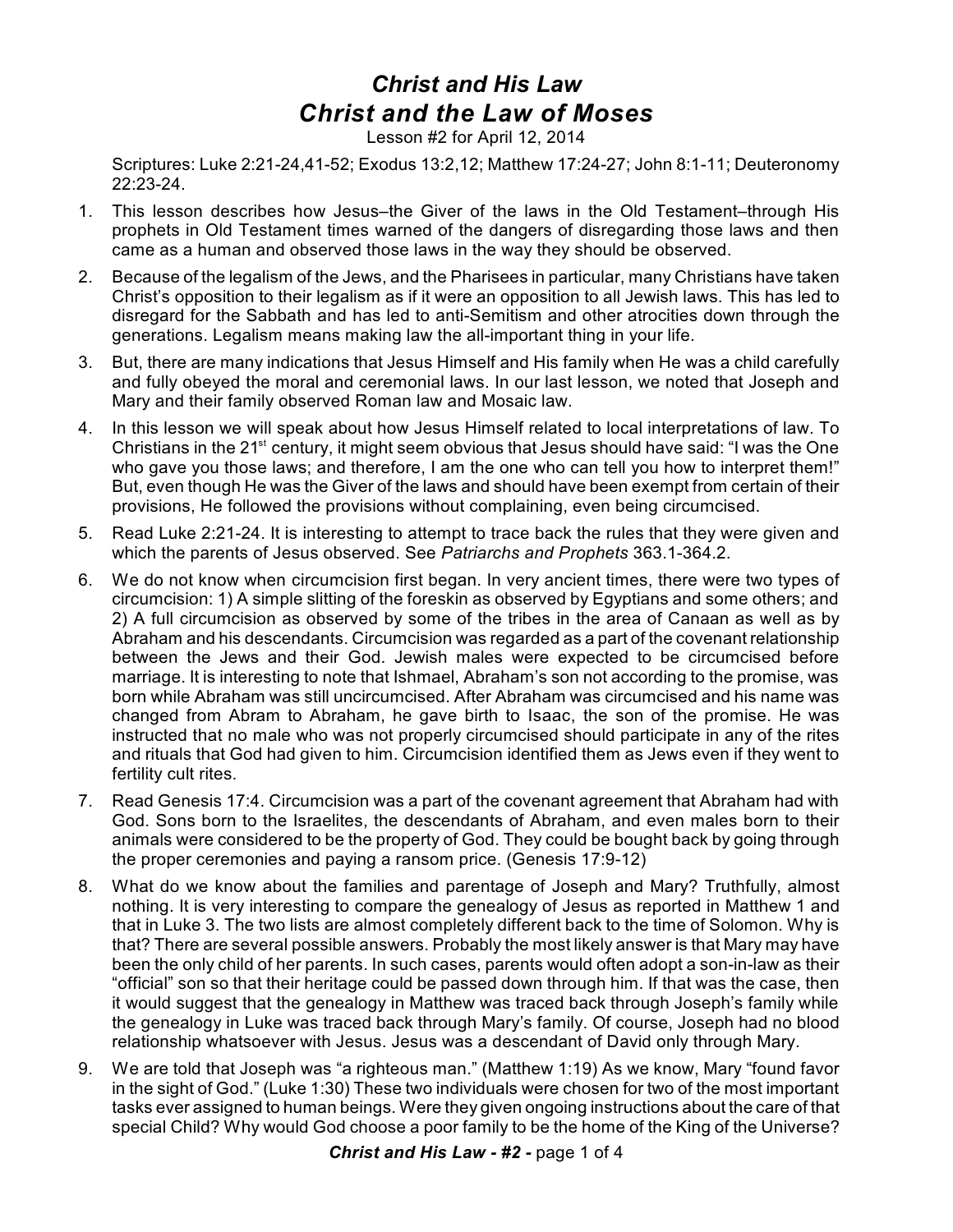How do we know that they were poor? If one could afford it, he was supposed to bring a lamb and a dove as an offering to dedicate a child. But, if one was poor, he could bring two doves which is what they brought. (Luke 2:21-24; Exodus 13:2,12)

- 10. Read Leviticus 12:1-8. Many people have questioned why the birth of a son required only half as much time for cleansing of the mother as did the birth of a daughter. One possible explanation is that blood is regarded as a contaminant. And when a woman gives birth to a girl, she is producing a child who will in turn bleed. Thus, ritually, she is adding to the uncleanness of the world.
- 11. According to Daniel 9 and the Gospels, the ministry of Jesus lasted  $3\frac{1}{2}$  years. It began in the autumn of A.D. 27, and it terminated with the crucifixion in the spring of A.D. 31. If we had only the Synoptic Gospels—that is, Matthew, Mark, and Luke—it would appear that Jesus's only visit to Jerusalem during that time was at the end of His life just before His crucifixion. However, the Gospel of John clarifies that Jesus made several visits to Jerusalem. In fact, John focused on Jesus's times in Jerusalem. It is also John who gave us the best chronology for the life of Jesus. The events of Jesus's first Passover visit are recorded in John 2-3. Events associated with His second Passover are recorded in John 5. The third Passover occurred following the feeding of the 5000 in Galilee as recorded in Matthew 14:13-21; Mark 6:30-44; Luke 9:10-17; and John 6:1- 14. Jesus did not attend that Passover. Of course, the fourth Passover was the time when He was crucified. It is only the Gospel of John that helps us to construct the full and complete chronology of the ministry of Jesus.
- 12. It should be noted that there was one additional time when Jesus definitely attended the Passover festival. That was at the age of 12 when He probably experienced His *Bar Mitzvah*. It is likely that He attended the Passover festival with His parents many times after that while still living with them in Nazareth, but none of those are recorded for us.
- 13. Let us briefly review the three main annual ceremonies and festivities observed by the Jews. The first occurred in the springtime and included the Passover followed by the Feast of Unleavened Bread. It occurred in late March or early April. The second festival was known as *Shavuot* in Hebrew but was known more commonly by the Greek name *Pentecost*. It occurred in June, 50 days after Passover. The final festival of the year occurred in the autumn, beginning with the Day of Atonement or *Yom Kippur*; and it was followed by the Feast of Booths or Tabernacles. It signaled the end of the Jewish religious year and the beginning of a new religious year.
- 14. The Jews celebrated two other major festivals: 1) The festival of *Purim* which occurs in late February or early March, and 2) The festival *of Hanukkah* which occurs in December. *Purim* celebrates the work by Queen Esther in saving the Jews from genocide; *Hanukkah* celebrates the victory of the Maccabeans over the Greeks in 164 B.C.
- 15. Having reviewed a considerable amount of history, what can we learn about God from these festivals which we no longer observe? Every Jewish male who could was to attend at least one of the major festivals each year. And even if he lived very far away, he needed to try to attend at least one festival in his lifetime. One estimate made a few years after the death of Jesus suggested that 2 million people went to Passover that year. If one lived in Galilee, it would take about a week to walk to Jerusalem and a week to walk back. Often, Jews would spend the week prior to a major festival in Jerusalem preparing for the event. Thus, a major festival could take up to one month to attend! Remember that it was only at the temple in Jerusalem that one could offer a sacrifice for one's sins!
- 16. Read Luke 2:48-49. After three days of searching for Jesus at the age of 12 and being very worried about Him, Jesus's parents discovered Him in the temple. As translated by the *King James Version*, this verse seems somewhat disrespectful from Jesus: "How was it that you sought me? Wist ye not that I must be about my father's business?" This sounds very disrespectful. What the Greek actually implies is: "Why did you have to look for me? Didn't you know that I had to be in my father's house?" (*GNB*) Luke 2:50 explains, "But they did not understand his answer." Jesus had already begun to discover the truth of His parenthood.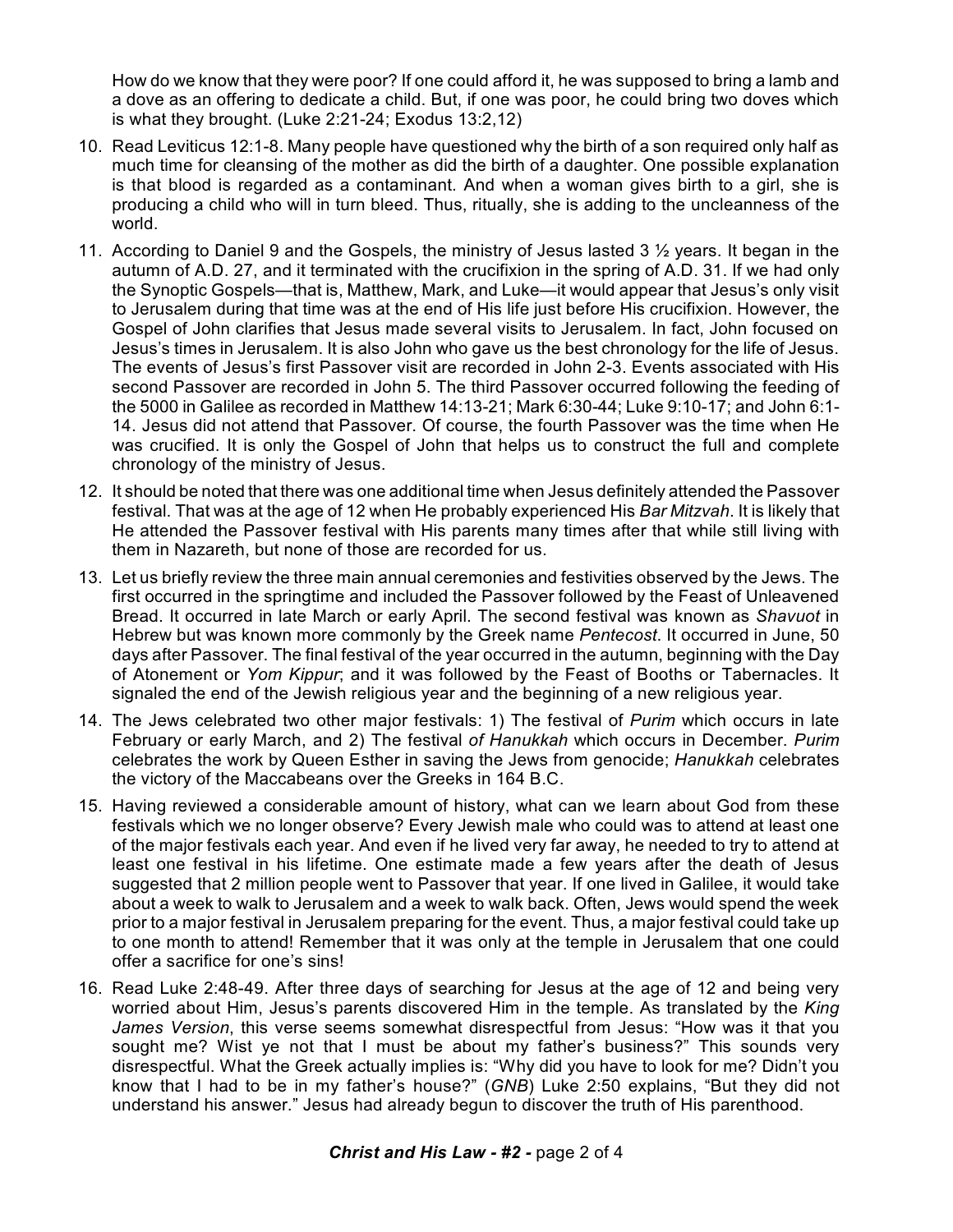17. What does it teach us about God to recognize that Jesus was willing to enter into the womb of a sinful woman–there was no immaculate conception–to be born in a stable, to live with a humble and poor human family, eat with them, sleep with them, obey them–as far as possible given His divine mandate–and put up with all their human eccentricities for years? By contrast, what was it that the Jews expected from their Messiah?

> It was generally believed that Christ would be born at Bethlehem [Micah 5:2], but that after a time He would disappear, and at His second appearance none would know whence He came. There were not a few who held that the Messiah would have no natural relationship to humanity. And because the popular conception of the glory of the Messiah was not met by Jesus of Nazareth, many gave heed to the suggestion, "Howbeit we know this Man whence He is: but when Christ cometh, no man knoweth whence He is." [John 7:27] (*DA* 457.2) [Content in brackets is added.]

- 18. Read Matthew 17:24-27. Every Jewish male over the age of 20 was expected to pay the annual temple tax of a half-shekel. (Exodus 30:13; 38:26) However, there was a special provision instituted by the Jews themselves saying that one did not have to pay the tax if he was a rabbi, a priest, a Levite, or a prophet. Thus, if Jesus paid the tax, they would hold that up as evidence that He did not regard Himself as a prophet or a teacher. (*DA* 432.1-433.2) Once again, Jesus's response was a very clever one. By performing a miracle and getting the temple tax for Himself and for Peter from the mouth of a fish caught at the end of a line, He fulfilled the requirements of the law, and they could not claim He was disregarding the temple. However, at the same time, if they told the story of how it was paid, there was no way they could claim that He was not the miracle-working Son of God! (*DA* 434.1)
- 19. It is interesting to notice that Jesus paid this tax even though He predicted the destruction of Jerusalem to take place only a few years later. (Matthew 24:1-2)
- 20. So, how about it? Did Jesus seek to overthrow the laws as given by Moses and others in the Old Testament? Read John 7:1,25-26; 10:31; and Matthew 5:17-20. If, in fact, Jesus was here to establish the law, how do we explain John 8:1-11 and Matthew 19:1-9? Aren't these a contradiction to Deuteronomy 22:23-24 and 24:1-4?
- 21. The story of the woman taken in adultery as recorded in John 8:1-11 is a very interesting one. Read the full details in *DA* 460.4-462.2. Notice that John 8:9 says that they all left beginning with the eldest down to the youngest. Was that proof that they were all guilty–none were "without sin"? There was no one left to accuser her! And, of course, Jesus did not accuser her either.
- 22. As described in Matthew 19:1-9 (See Deuteronomy 24:1-4.) when they tried to trap Him about the question of divorce, Jesus did them one better by going back to the days of Adam. He did not set aside the Mosaic law, but rather, He explained why it was given. In any case since none of us is perfect and none of us qualifies to be a judge, we had better leave that job to God. He is incredibly gracious. Shouldn't we then be as gracious to other sinners like ourselves?
- 23. If we believe that the Mosaic laws were given by Jesus Himself to Moses, shouldn't Jesus Himself have been exempt? Are lawgivers supposed to be above the law?
- 24. It was very important for Jesus as a human being to fully obey all the laws given in Scripture. Remember that Satan had claimed that it was impossible for a human being to fully obey God's law. Jesus disproved that claim. (*2SAT* 194.3; *GC* 531.1; *DA* 239.3; 763.1)
- 25. If Jesus as the Giver of the laws thought it was necessary to fulfill them in every important detail, how should we regard the keeping of the law? Are there things we should learn even from those laws which no longer apply because they were fulfilled by the life and death of Jesus? In our daily lives as modern Christians, do we keep the spirit of the law? Or, just the letter of the law? Or, do we not keep the law at all?
- 26. Scan through Psalm 119. It is a long chapter, of course. The author described the law as a delight, something to make one happy, to avoid shame, and many other wonderful terms. Is that the way you feel about God's law? Do we ever give our neighbors, our family, or our friends a